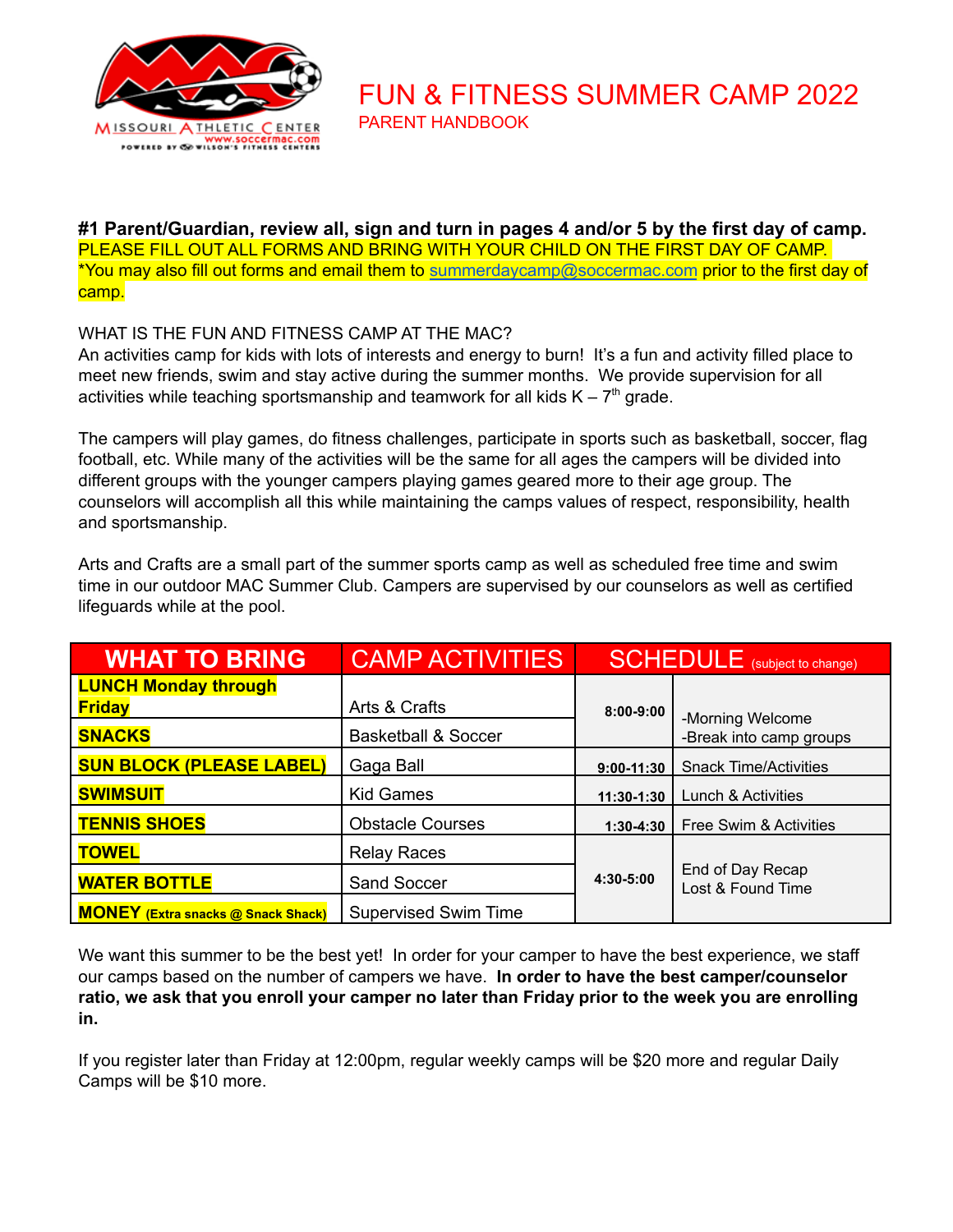| Dates of Camp            | 2022 Camp Rates |      |  |
|--------------------------|-----------------|------|--|
| <b>DATES</b>             | Week            | Day  |  |
| May 31st - June 3rd      | \$200           | \$70 |  |
| June 6th - June 10th     | \$235           | \$70 |  |
| June 13th - June 17th    | \$235           | \$70 |  |
| June 20th - June 24th    | \$235           | \$70 |  |
| June 27th - July 1st     | \$235           | \$70 |  |
| July 5th - July 8th      | \$200           | \$70 |  |
| July 11th - July 15th    | \$235           | \$70 |  |
| July 18th - July 22nd    | \$235           | \$70 |  |
| July 25th - July 29th    | \$235           | \$70 |  |
| August 1st - August 5th  | \$235           | \$70 |  |
| August 8th - August 12th | \$235           | \$70 |  |

FREQUENTLY ASKED QUESTIONS:

**WHEN SHOULD WE REGISTER?** Pre-registration is the only way we can provide the most ideal camper/counselor ratios. MUST register your camper by **Friday before Noon!** 

**WHICH GROUP DO WE REGISTER FOR?** The campers are divided by age. Plan to register according to the grade your camper will be entering the coming fall.

Kindergarten-Bees 1<sup>st</sup>-Cubs 2<sup>nd</sup> – Beavers 3<sup>rd</sup>-Kangaroos 4<sup>th</sup>-Otters 5<sup>th</sup> –7<sup>th</sup>-Sharks

**DO WE HAVE TO BE MEMBERS OF WILSON'S?** No, you and or your camper are not required to be members.

**WHEN DO I PAY FOR CAMP?** Camps must be paid for when registering your camper for each day, week or weeks they will attend.It is highly encouraged to register your camper prior to bringing them to camp to ensure a spot.

**WHAT DOES MY CAMPER NEED TO BRING?** Be sure to review the What to Bring Options in the table above.

**WHAT WILL MY CAMPER DO EACH DAY?** There will be a schedule for each week with the activities, timelines and themes. The schedule will have themes and activities for each day.

**DROP OFF AND PICK UP: CHILDREN MAY NOT BE DROPPED OFF BEFORE 7:45AM AND MUST BE PICKED UP BY 5:15PM.** Children must be picked up by 5:15pm. Failure to do so will result in a \$1/minute charge for each child.

After all attempts to contact parents and emergency contacts have failed, a child who is not picked up by 6:30pm will be considered abandoned. The police department and Division of Family Services will then be called. Child may be removed from the program if payment is not made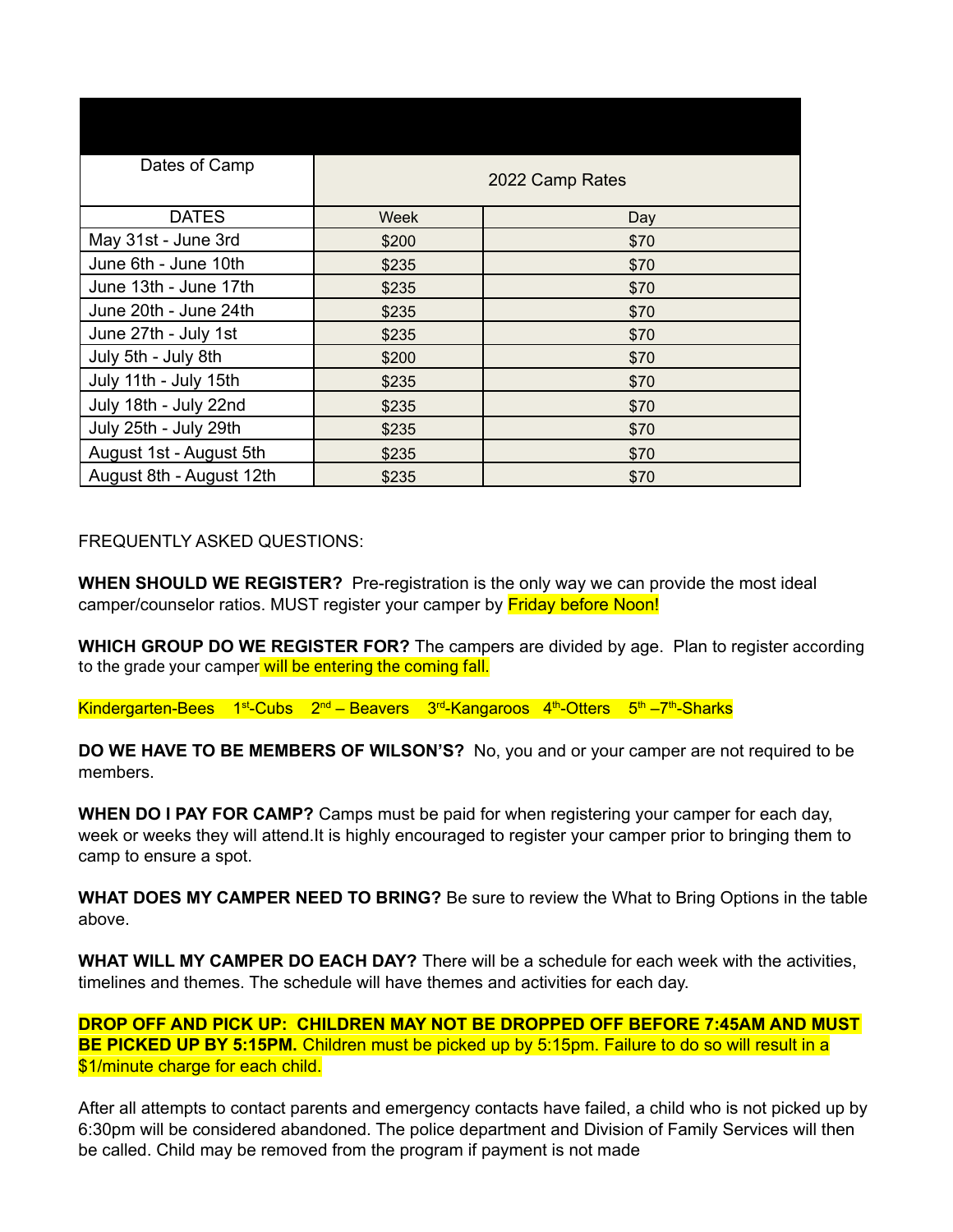**SIGNING IN AND OUT: It is MANDATORY that you or an authorized pick up person, sign your child in and out each day.** If there is a person you need to pick your child up that is not on his/her registration form, we will need to have an additional add/drop contact form completed and signed. Please let the Program Director know of any changes, example phone numbers, addresses, persons to be released to, by completing and turning in the add/drop contact form.

**ACCIDENTS:** The MAC is not responsible for any personal injury incurred while the children are at the program. Parents are encouraged to purchase insurance to cover accidents. You will be informed of any accidents that occur while your child is at The MAC and we'll ask you to sign an accident report, letting you know the details.

**REFUNDS:** Typically, we do not issue refunds for registration fees for any reason other than the MAC canceling a camp. Please make sure the dates you are signing up for are dates you plan on attending.

**MEDICATION:** No Medication should be dispersed by Camp Counselors or Staff. If your child needs Medication you will need to come and disperse the medication in person.

**DISCIPLINE GUIDELINES**: To ensure a safe environment there are some guidelines and rules that need to be followed. All rules will be explained to campers. Campers are asked to treat others and their property with respect. Physical violence of any kind will not be tolerated. If there is a behavior problem the counselor will first try to handle them.

The MAC has a zero tolerance policy on violence. If a Camper strikes another Camper, an immediate suspension will be issued. The Camper who is struck is not to strike back, but should immediately report this to their Counselors for their own safety. Violence is not answered with violence, or that individual will also be suspended. If your child gets suspended no refunds or credits will be issued for the week/day that they are suspended.

**LOST AND FOUND POLICY**: The MAC is not responsible for any items lost. Toys from home are not permitted at camp. At the end of each camp day there will be an end of day meeting including "find what you lost" time. Every Friday morning at parent drop off, lost and found items from that week will be at the front desk. All items not picked up will be taken to the Goodwill on a biweekly basis. Please make sure your camper has their name on ALL items. Please check to make sure your camper has all items before going home that camp day.

If you have any questions about information in the handbook or general camp questions, email or see the camp director during the session. Devin Dowell, summerdaycamp@soccermac.com